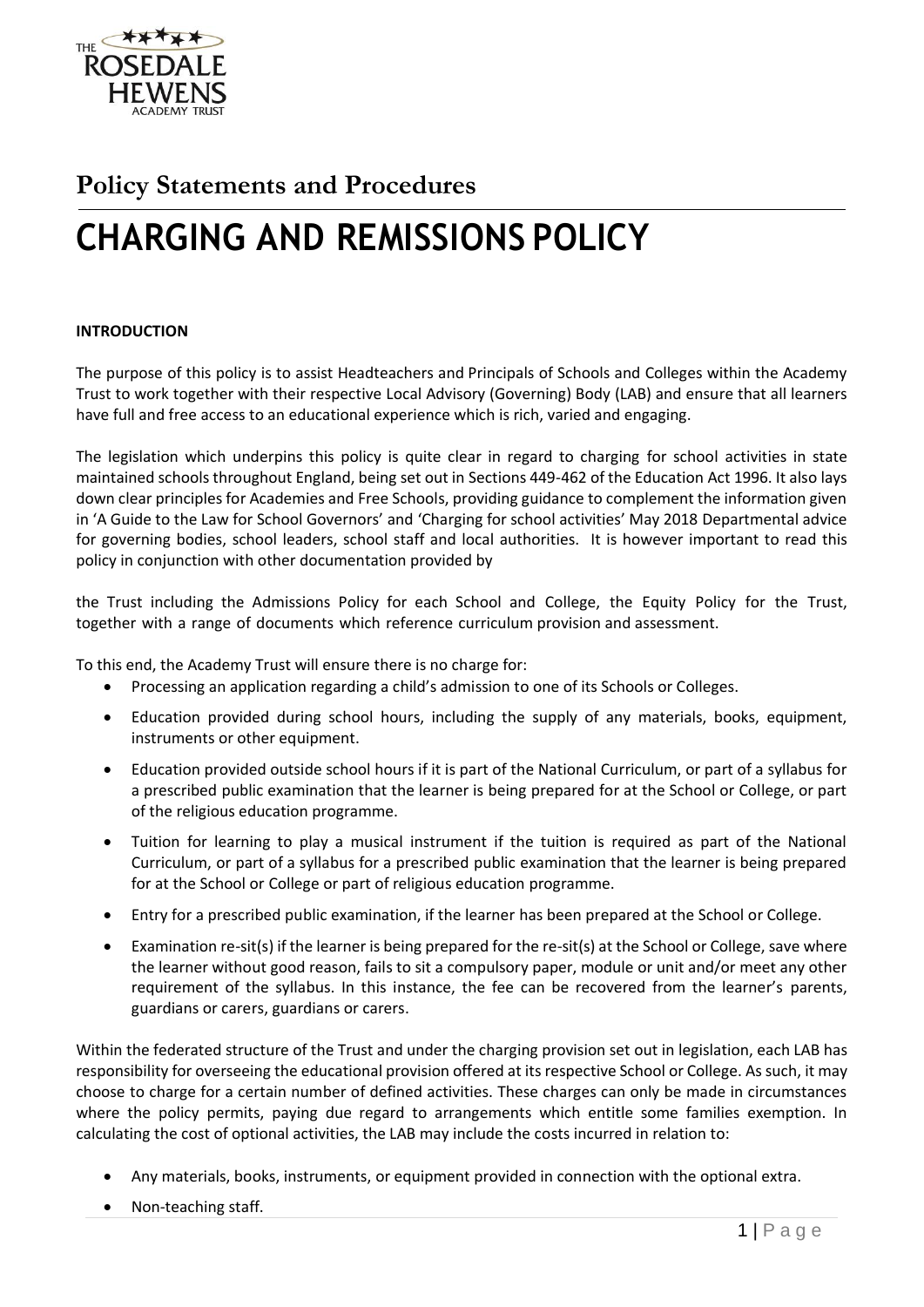- Teaching staff engaged under contracts for services purely to provide an optional extra, this includes supply teachers engaged specifically to provide the optional extra.
- The cost or a proportion of the costs, for teaching staff employed to provide tuition in playing a musical instrument, where the tuition is an optional extra.

Any charge made in respect of individual learners will not exceed the actual cost of providing the optional activity. In other words, the total cost will be divided equally by the number of learners participating. No incidental surpluses or elements of subsidy will be included to underwrite the costs of other learners whose parents, guardians or carers are unwilling or unable to meet the full cost.

Furthermore, in cases where a small proportion of the activity takes place during school hours, the charge will not include the cost of alternative provision for those learners who do not wish to participate. Accordingly, the cost of supply staff to cover for those teachers who are absent by accompanying learners on a residential visit, will not be charged.

The LAB will only offer optional activities on the basis of parental choice. Therefore, the agreement of parents, guardians or carers, will be a necessary pre-requisite in circumstances where charges are to be made.

## **VOLUNTARY CONTRIBUTIONS**

Nothing in legislation prevents any LAB from asking for voluntary contributions for the benefit of the respective School or College in terms of activities. However, if the activity cannot be funded without voluntary contributions, the Headteacher or Principal of the School or College will make this clear to parents, guardians or carers at the outset. If insufficient voluntary contributions are forthcoming to fund the activity, then it will simply be cancelled. All of this will be made clear to parents, guardians or carers in correspondence, together with details of the approach to be used by the Headteacher or Principal in allocating places for the activity. To this end the LAB will:

- Offer a range of activities that are purely optional, therefore being matter of parental choice.
- Request financial contributions to fund specific activities or part of an on-going 'school fund' to benefit learners generally.
- Make it clear in all correspondence that any such contribution is voluntary and not compulsory.
- Take steps to ensure that parents, guardians or carers, do not feel pressurised in paying such contributions as a result of follow up telephone calls or reminder letters.
- Exclude the practice of seeking direct debits or standing order mandates requesting such contributions.

# **RESIDENTIAL VISITS**

The Trust will apply the aforementioned principles when offering residential visits, in that it will not charge for:

- Education provided on any visit that takes place during school or college hours.
- Education provided on any visit that takes place outside school or college hours if it is part of the National Curriculum, or part of a syllabus for a prescribed public examination that the learner is being prepared for by the Trust, or part of a religious education programme.
- Supply teachers to cover for those teachers who are absent from school or college accompanying learners on a residential visit.

The LAB however will charge for board and lodging associated with such residential visits so long as the charge does not exceed the actual cost incurred by the School or College.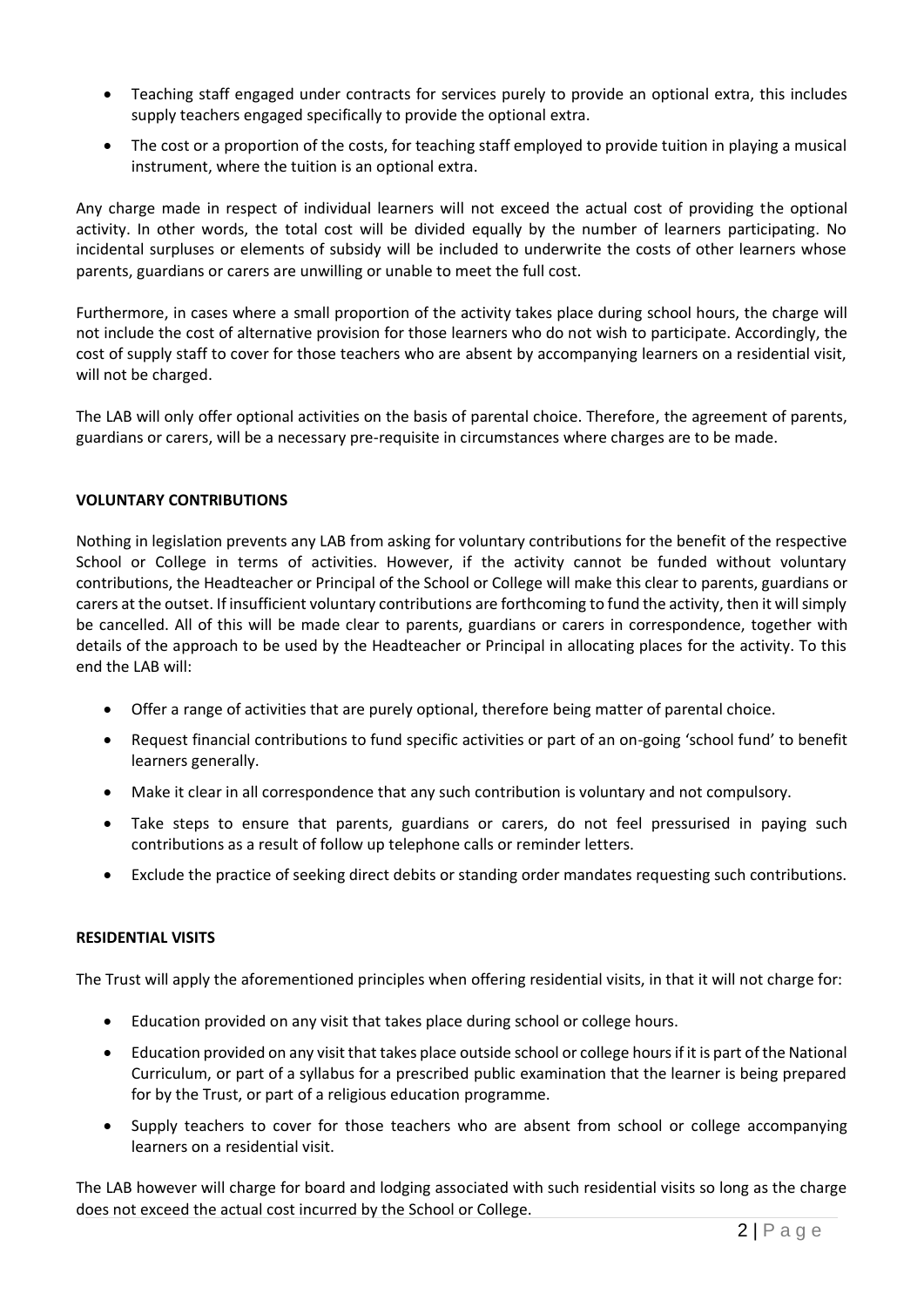When informing parents, guardians or carers about a forthcoming visit, the Headteacher or Principal will make it clear that for those who can prove they are in receipt of the following benefits, no costs will be levied in respect of board and lodging. Specifically, these benefits include:

- Income Support (IS).
- Income Based Jobseekers Allowance (IBJSA).
- Support under part VI of the Immigration and Asylum Act 1999.
- Child Tax Credit (provided that Working Tax Credit is not also received and the family's income, as assessed by Her Majesty's Revenue and Customs, does not exceed the published threshold for the relevant financial year).
- The guarantee element of State Pension Credit.
- An income related employment and support allowance.

Since April 2003, the eligibility criteria which entitle families to an exemption from meeting the cost of board and lodging on residential trips has been aligned with Free School Meals (FSM) eligibility criteria. Furthermore, the Government has recently introduced the Pupil Premium which recognises the needs of disadvantaged children above the basic funding provided across the country. The amount which each school or college receives reflects the number of learners on roll who are deemed to live in deprived circumstances. Therefore, each LAB will use this funding to support those children eligible for the Pupil Premium, ensuring that every child has an equal opportunity in terms of life experience.

This underpinning ethos is reflected elsewhere within the policies of the Trust meaning that no Headteacher or Principal will allow a child to be excluded from taking part in an activity that is not part of the planned curriculum, purely on grounds that the parent, guardian or carer cannot make or refuses to make, a contribution. If there is a residential activity largely taking place in school time or which meets the requirements of the syllabus of a public examination or is to do with the National Curriculum or part of a religious education programme, no charge will be made including the cost of any travel.

# **TRANSPORT**

In compliance with Section 19 of the Transport Act 1985, no charge will be levied for transport as the Academy Trust has not applied to the Local Authority (LA) for a permit to recover costs incurred, including depreciation, in respect of transport. In consequence, the Trust will not charge for:

- Transporting registered learners to or from the School or College premises, where there is a statutory obligation to provide transport.
- Transporting registered learners to other premises where the Academy Trust or LAB has arranged for learners to be educated.
- Transport which enables a learner to meet an examination requirement when s/he has been prepared for the examination at the School or College.
- Transport provided in connection with an educational visit.

# **EDUCATION PARTLY DURING SCHOOL HOURS**

Where an activity takes place partly during and partly outside school hours, the Trust will use guidance set out by the Department for Education (DfE) as the basis for determining whether it is deemed to be either inside or outside school hours. A charge will only be made for an activity outside school hours if it is not part of the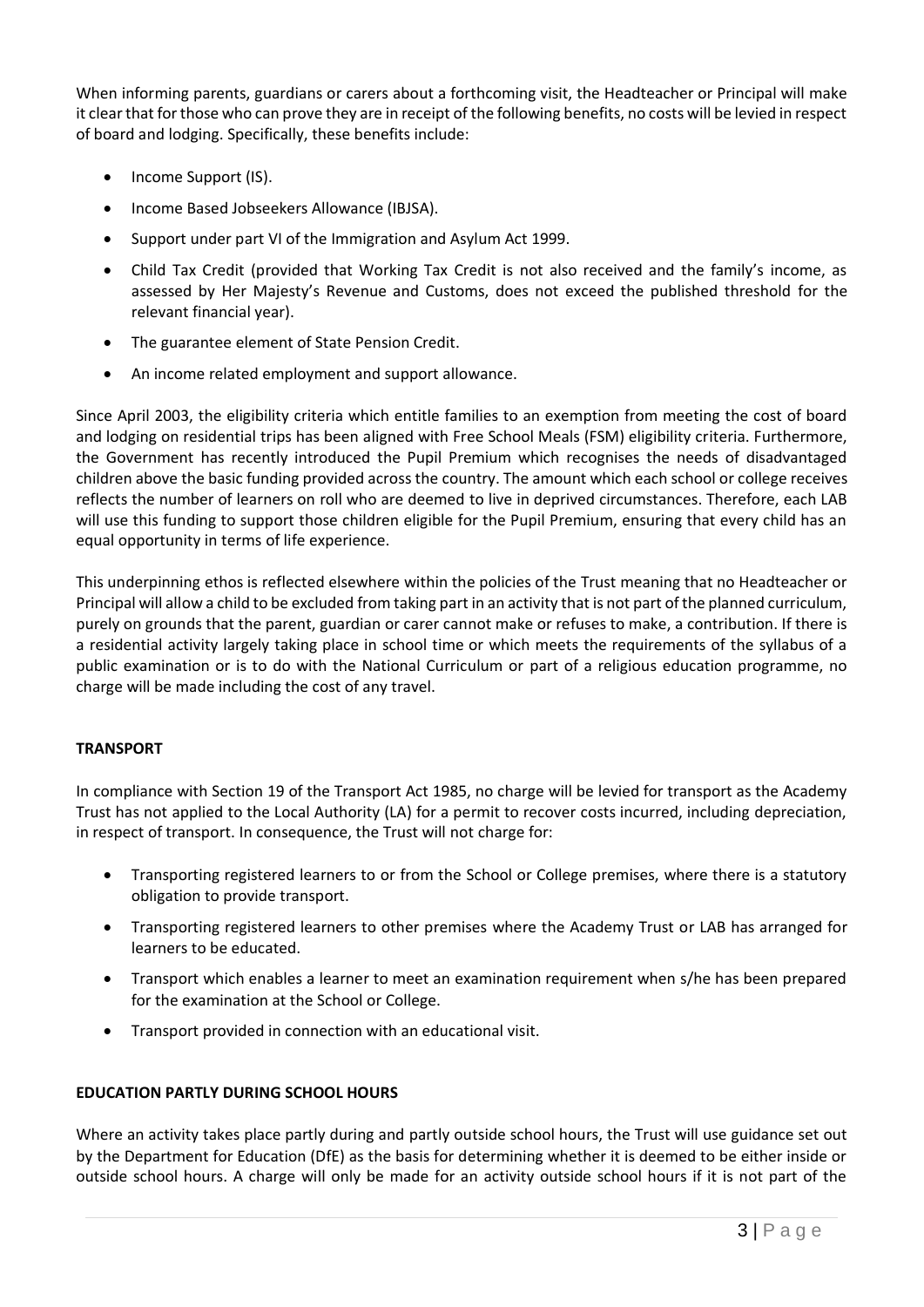National Curriculum or not part of a syllabus for a prescribed public examination that the learner is being prepared for at the School or College and not part of religious education programme.

## **NON-RESIDENTIAL ACTIVITIES**

If the majority (more than 50%) of the time spent on the activity occurs during the normal timetabled day, the entire activity will be deemed as having taken place during school or college hours. Time spent on travel counts within this calculation so long as the travel itself occurs during the timetabled day. School and college hours do not include the break in the middle of the day.

In circumstances where less than half of the time spent on an activity falls during the normal timetabled day, the entire activity will be deemed as having taken place outside of school or college hours. For example, an excursion might require learners to leave School or College an hour before the timetabled day ends, but the activity does not end until late in the evening.

#### **RESIDENTIAL VISITS**

If the number of school or college sessions taken up by the visit is equal to or greater than 50% of the number of half days spent on the visit, it is deemed to have taken place during school or college hours (even if some activities take place late in the evening). Whatever the starting and finishing times of the school or college day, regulations require that the school or college day is divided into two sessions. A 'half day' means any period of twelve hours ending with noon or midnight on any day.

Guidance revised in January 2009 cites the following examples:

#### **Example 1: Visit during school hours**

Learners are away from noon on Wednesday to 9.00pm on Sunday. This is interpreted as nine half days including five school sessions, so the visit is deemed to have taken place during school hours.

#### **Example 2:** Visit outside school hours

Learners are away from school from noon on Thursday until 9.00pm on Sunday. This is interpreted as seven half days including three school sessions, so the visit is deemed to have taken place outside school hours.

#### **MUSIC TUITION**

The Education and Inspections Act 2006 introduced a regulation-making power which allowed the Department to specify circumstances where charging can be made for music tuition. In consequence, the Trust will charge for teaching either an individual learner or small groups of learners to play a musical instrument or to sing. However, LABs will be required to meet the costs of any teaching or music tuition that is an essential part of the National Curriculum or a public examination syllabus being followed by the learner and organised through the School or College.

#### **ARRANGEMENTS FOR MONITORING AND EVALUATION**

The Academy Trust will monitor the impact of this policy by receiving termly feedback from the LABs on those activities resulting in charges being levied together with any subsidies awarded, duly anomalised, indicating the source of the funding, particularly in relation to the Pupil Premium.